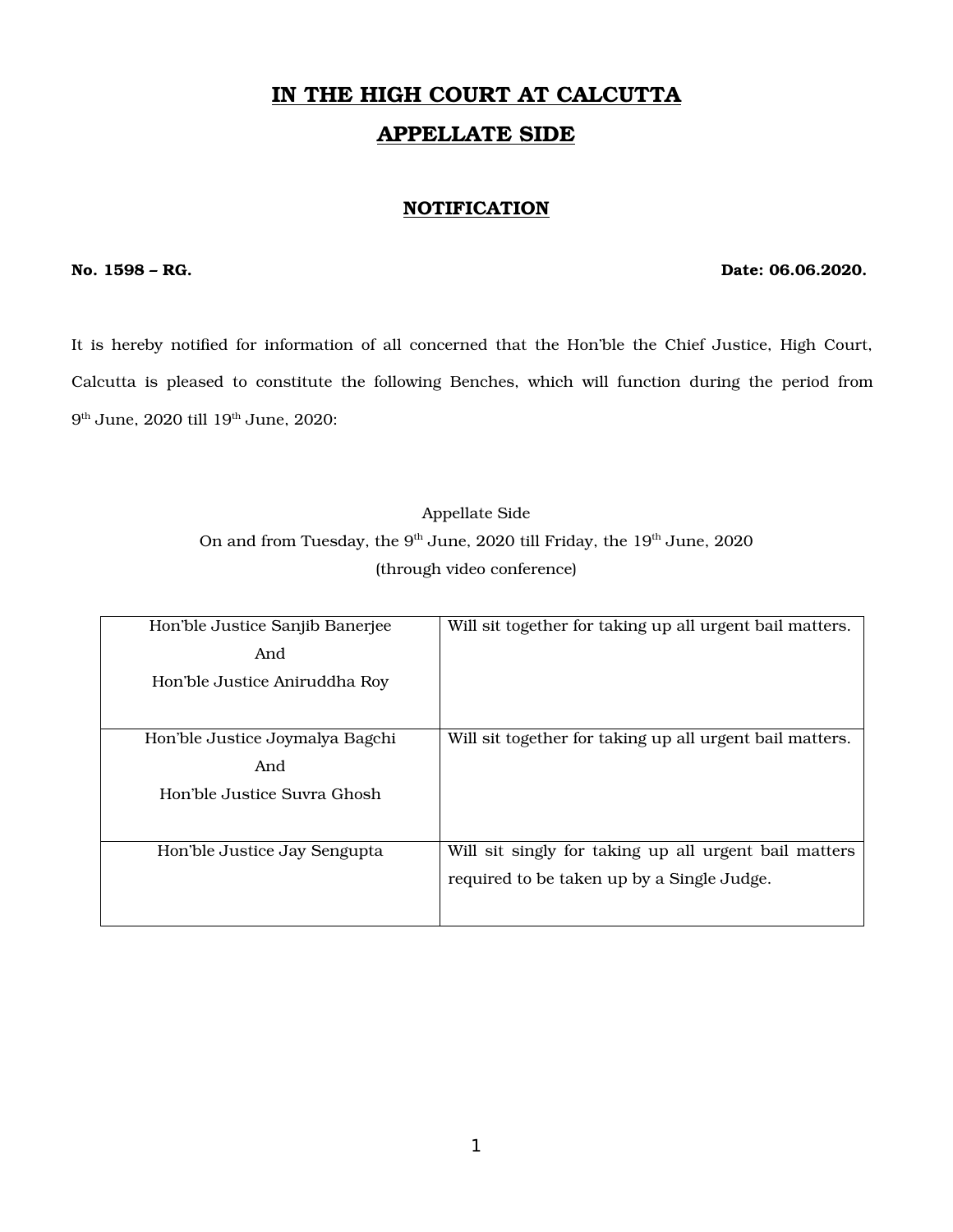#### Appellate Side/Original Side

### Mentioning for inclusion in the list will be allowed on the following dates before the

### following Benches between 4.30 p.m. to 5.30 p.m.

(through video conference)

| Mentioning date |            | <b>Benches</b>                                           |
|-----------------|------------|----------------------------------------------------------|
|                 | on         |                                                          |
| 09.06.2020      | 11.06.2020 | Before the Division Bench presided over by Hon'ble       |
| And             |            | Justice Sanjib Banerjee for Division Bench matters.      |
| 10.06.2020      |            |                                                          |
|                 |            | Before Hon'ble Justice Joymalya Bagchi for Single        |
|                 |            | Bench matters.                                           |
| 11.06.2020      | 15.06.2020 | Before the Division Bench presided over by Hon'ble       |
|                 |            | Sahidullah Munshi<br>for<br>Justice<br>Division<br>Bench |
|                 |            | matters.                                                 |
|                 |            |                                                          |
|                 |            | Before Hon'ble Justice Sabyasachi Bhattacharyya for      |
|                 |            | Single Bench matters.                                    |
| 12.06.2020      | 15.06.2020 | Before the Division Bench presided over by Hon'ble       |
|                 |            | Justice Sanjib Banerjee for Division Bench matters.      |
|                 |            |                                                          |
|                 |            | Before Hon'ble Justice Joymalya Bagchi for Single        |
|                 |            | Bench matters.                                           |
| 15.06.2020      | 17.06.2020 | Before the Division Bench presided over by Hon'ble       |
|                 |            | Justice Harish Tandon for Division Bench matters.        |
|                 |            |                                                          |
|                 |            | Before Hon'ble Justice Rajarshi Bharadwaj for Single     |
|                 |            | Bench matters.                                           |
| 17.06.2020      | 19.06.2020 | Before the Division Bench presided over by Hon'ble       |
|                 |            | Justice<br>Samapti Chatterjee for Division<br>Bench      |
|                 |            | matters.                                                 |
|                 |            |                                                          |
|                 |            | Before Hon'ble Justice Arindam Mukherjee for Single      |
|                 |            | Bench matters.                                           |
|                 |            |                                                          |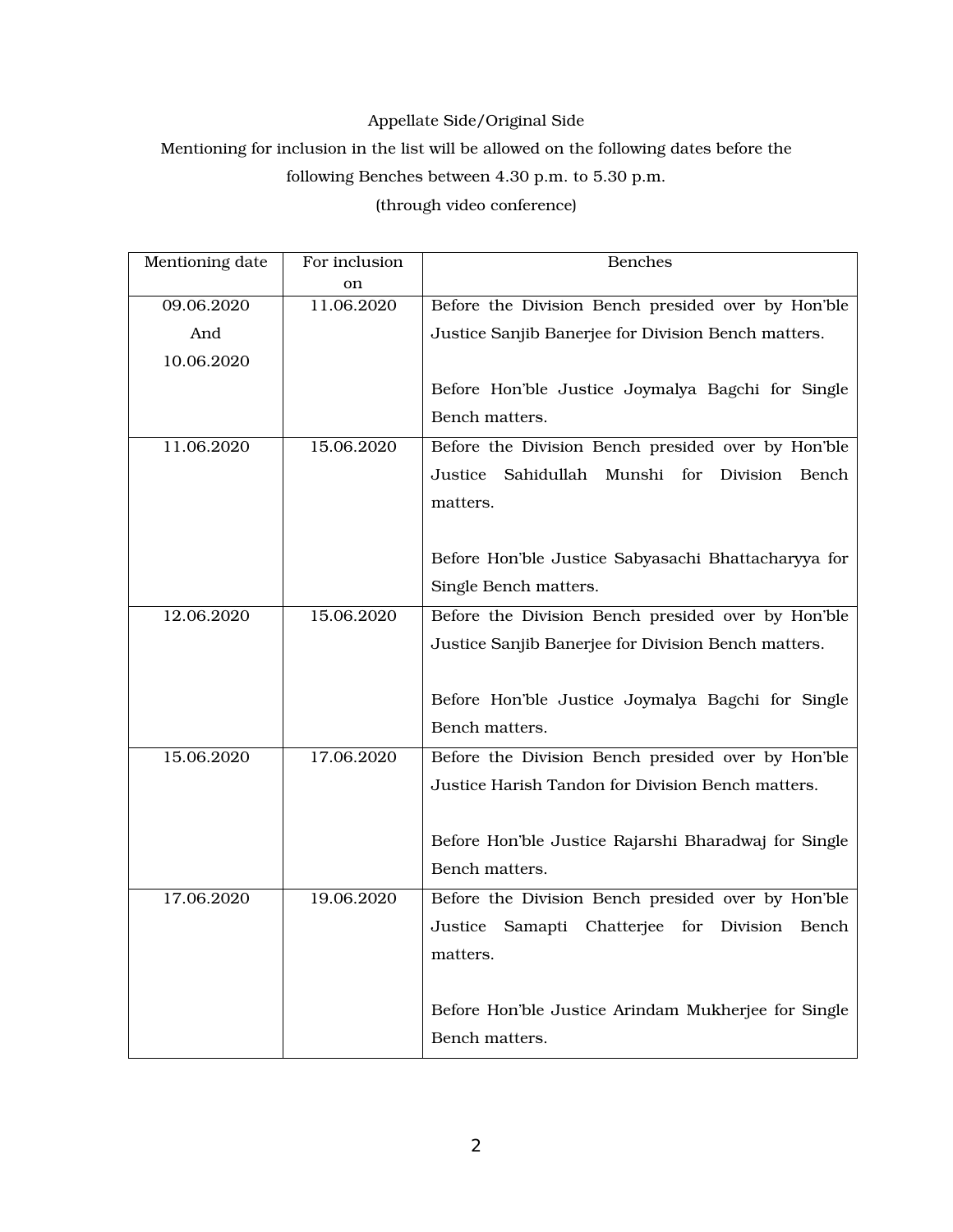# Appellate Side/Original Side On Thursday, the  $11^{\rm th}$  June, 2020

| Will sit together for taking up all public interest    |
|--------------------------------------------------------|
| litigation and any other matter as may be directed     |
| by the Hon'ble Chief Justice.                          |
|                                                        |
| (this Bench may take up matters via video              |
| conference or in Court, according to convenience of    |
| the Chief Justice)                                     |
|                                                        |
| Will sit together for taking up urgent matters         |
| relating to all Writs, Writ Appeals and all Original   |
| Side matters.                                          |
|                                                        |
| Will sit together for taking up urgent matters         |
| relating to all Civil and Criminal matters, except     |
| Bail and Original Side matters.                        |
|                                                        |
| Will sit singly for taking up all urgent Writ Matters. |
|                                                        |
|                                                        |
| Will sit singly for taking up all urgent Original Side |
| Matters, except Writ Petitions filed in the Original   |
| Side.                                                  |
|                                                        |
| Will sit singly for taking up all urgent Civil and     |
| Criminal matters, except Bail Matters required to be   |
| taken up by a Single Bench.                            |
|                                                        |
|                                                        |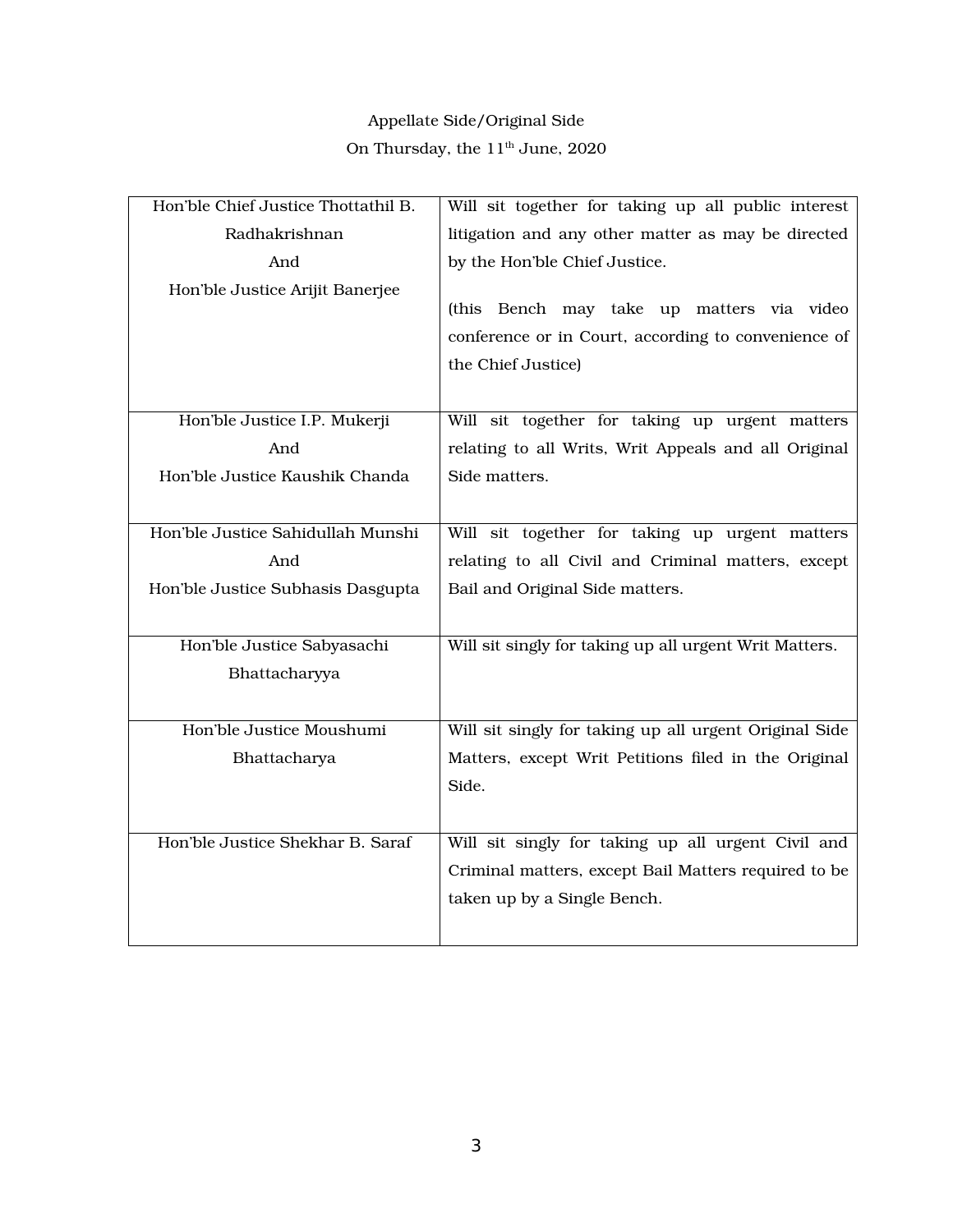# Appellate Side/Original Side On Monday, the  $15^{\rm th}$  June,  $2020$

| Hon'ble Chief Justice Thottathil B.   | Will sit together for taking up all public interest     |
|---------------------------------------|---------------------------------------------------------|
| Radhakrishnan                         | litigation and any other matter as may be directed by   |
| And                                   | the Hon'ble Chief Justice.                              |
| Hon'ble Justice Arijit Banerjee       |                                                         |
|                                       | Bench may take up matters via video<br>(this            |
|                                       | conference or in Court, according to convenience of     |
|                                       | the Chief Justice)                                      |
|                                       |                                                         |
| Hon'ble Justice Harish Tandon         | Will sit together for taking up urgent matters relating |
| And                                   | to all Writs, Writ Appeals and all Original Side        |
| Hon'ble Justice Abhijit Gangopadhyay  | matters.                                                |
|                                       |                                                         |
| Hon'ble Justice Soumen Sen            | Will sit together for taking up urgent matters relating |
| And                                   | to all Civil and Criminal matters, except Bail and      |
| Hon'ble Justice Saugata Bhattacharyya | Original Side matters.                                  |
|                                       |                                                         |
| Hon'ble Justice Rajarshi Bhardwaj     | Will sit singly for taking up all urgent Civil and      |
|                                       | Criminal matters, except Bail Matters required to be    |
|                                       | taken up by a Single Bench.                             |
|                                       |                                                         |
| Hon'ble Justice Shampa Sarkar         | Will sit singly for taking up all urgent Writ Matters.  |
|                                       |                                                         |
|                                       |                                                         |
| Hon'ble Justice Ravi Krishan Kapur    | Will sit singly for taking up all urgent Original Side  |
|                                       | Maters, except Writ Petitions filed in the Original     |
|                                       | Side.                                                   |
|                                       |                                                         |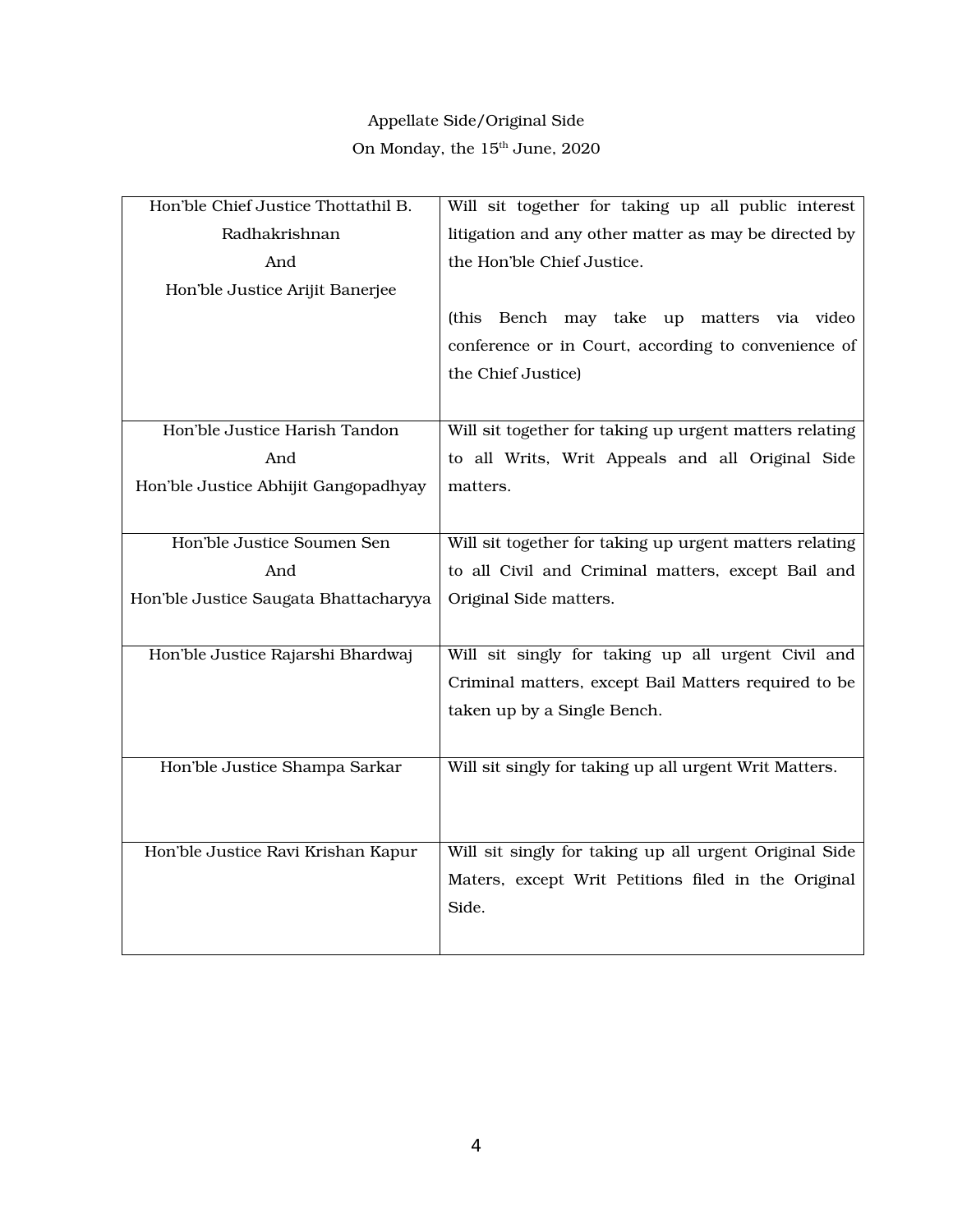# Appellate Side/Original Side On Wednesday, the  $17^{\rm th}$  June,  $2020$

| Hon'ble Chief Justice Thottathil B.    | Will sit together for taking up all public interest    |
|----------------------------------------|--------------------------------------------------------|
| Radhakrishnan                          | litigation and any other matter as may be directed     |
| And                                    | by the Hon'ble Chief Justice.                          |
| Hon'ble Justice Arijit Banerjee        |                                                        |
|                                        | (this Bench may take up matters via video              |
|                                        | conference or in Court, according to convenience       |
|                                        | of the Chief Justice)                                  |
|                                        |                                                        |
| Hon'ble Justice Samapti Chatterjee     | Will sit together for taking up urgent matters         |
| And                                    | relating to all Writs, Writ Appeals and all Original   |
| Hon'ble Justice Hiranmay Bhattacharyya | Side matters.                                          |
|                                        |                                                        |
| Hon'ble Justice Sahidullah Munshi      | Will sit together for taking up urgent matters         |
| And                                    | relating to all Civil and Criminal matters, except     |
| Hon'ble Justice Subhasis Dasgupta      | Bail and Original Side matters.                        |
|                                        |                                                        |
| Hon'ble Justice Arindam Mukherjee      | Will sit singly for taking up all urgent Original Side |
|                                        | Maters, except Writ Petitions filed in the Original    |
|                                        | Side.                                                  |
|                                        |                                                        |
| Hon'ble Justice Biswajit Basu          | Will sit singly for taking up all urgent Civil and     |
|                                        | Criminal matters, except Bail Matters required to      |
|                                        | be taken up by a Single Bench.                         |
|                                        |                                                        |
| Hon'ble Justice Amrita Sinha           | Will sit singly for taking up all urgent Writ          |
|                                        | Matters.                                               |
|                                        |                                                        |